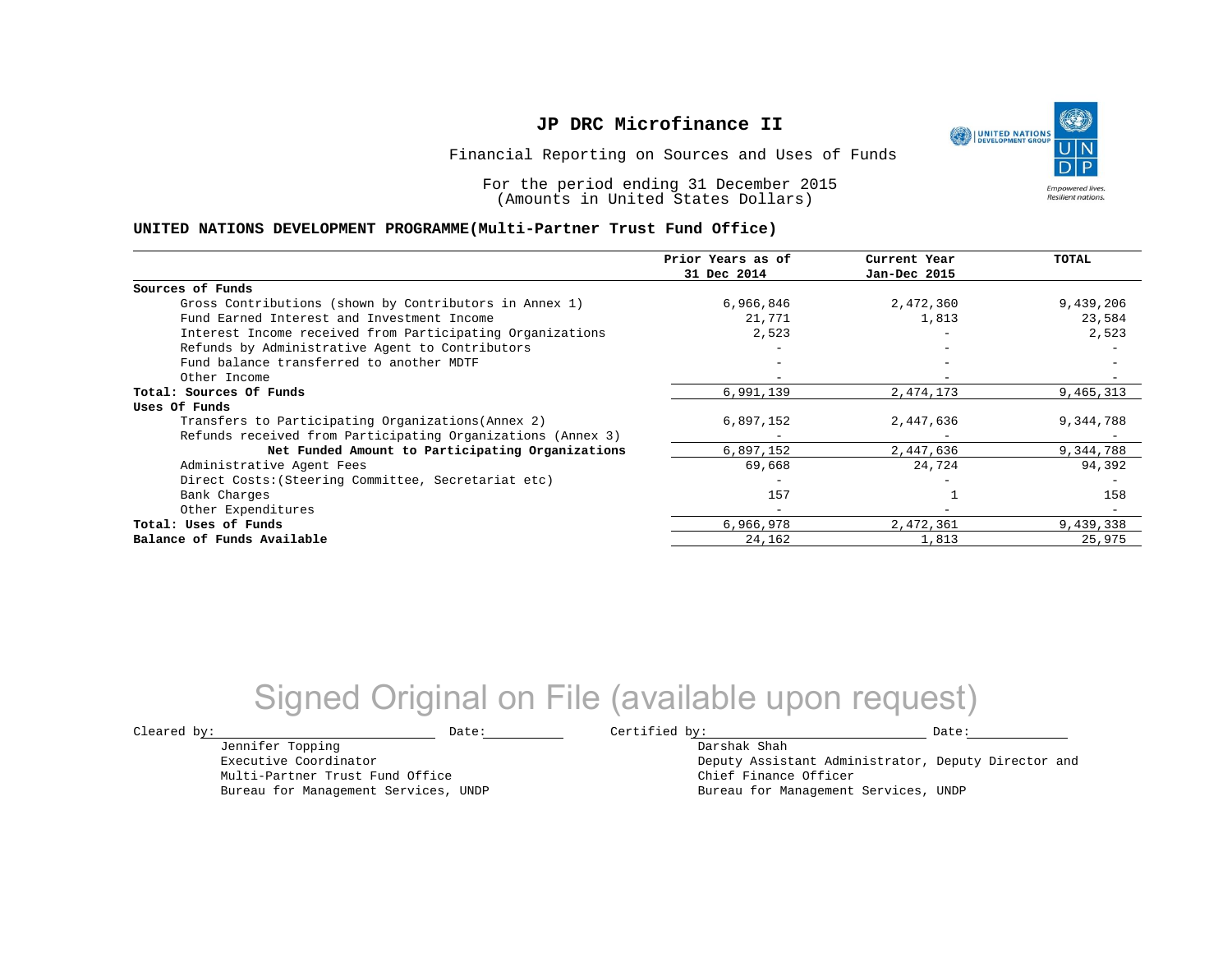

Financial Reporting on Sources and Uses of Funds

For the period ending 31 December 2015 (Amounts in United States Dollars)

#### **UNITED NATIONS DEVELOPMENT PROGRAMME(Multi-Partner Trust Fund Office)**

**Annex - 1: Gross Contributions**

|                                | Prior Years as of | Current Year<br>Jan-Dec 2015 | TOTAL     |
|--------------------------------|-------------------|------------------------------|-----------|
|                                | 31 Dec 2014       |                              |           |
| Contributors                   |                   |                              |           |
| GOVERNMENT OF BELGIUM          | 2,575,646         | 2,472,360                    | 5,048,006 |
| SWEDISH INT'L DEVELOPMENT COOP | 4,391,200         | $\overline{\phantom{0}}$     | 4,391,200 |
| Total: Contributions           | 6,966,846         | 2,472,360                    | 9,439,206 |

## Signed Original on File (available upon request)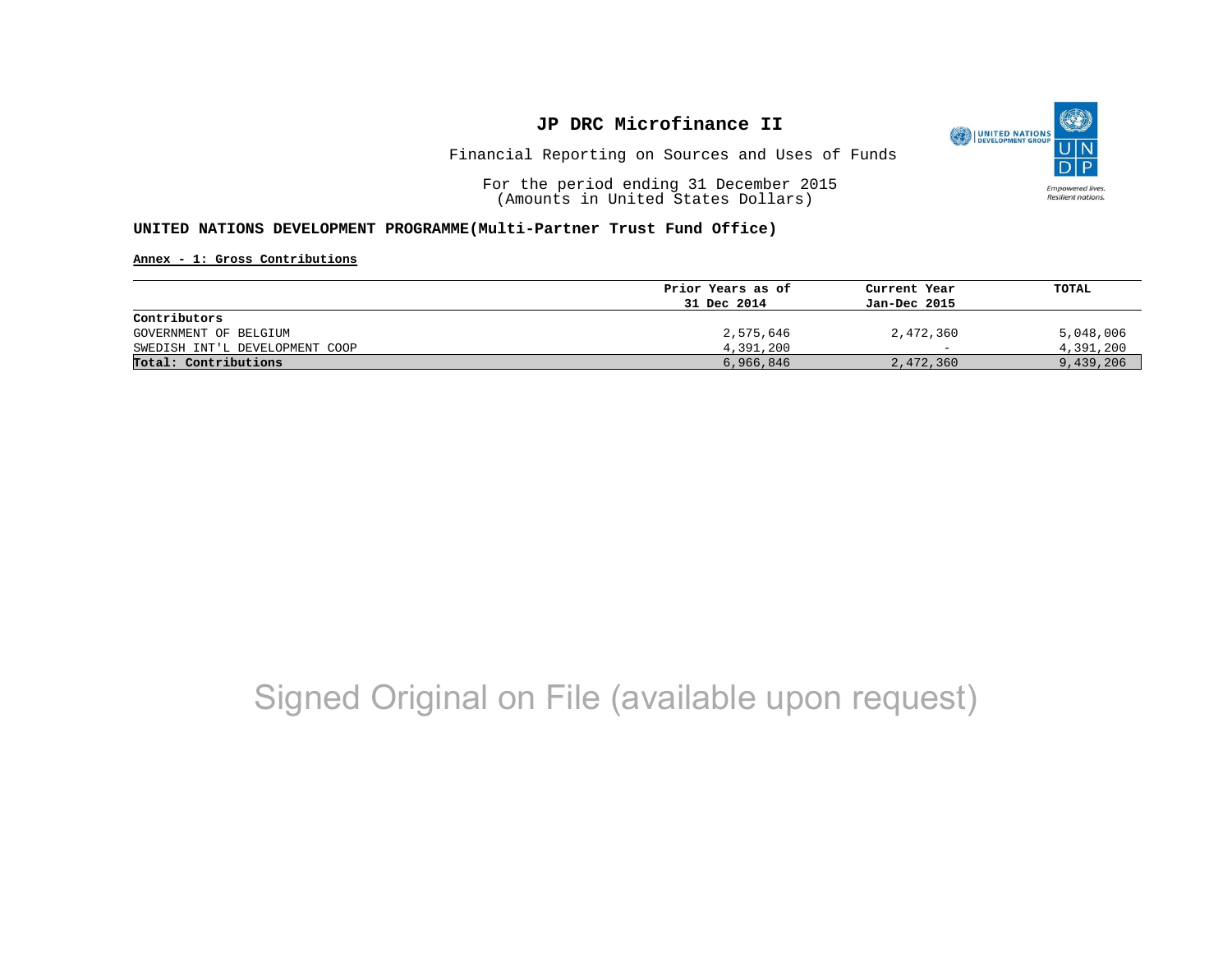

Financial Reporting on Sources and Uses of Funds

For the period ending 31 December 2015 (Amounts in United States Dollars)

#### **UNITED NATIONS DEVELOPMENT PROGRAMME(Multi-Partner Trust Fund Office)**

#### **Annex - 2: Transfers to Participating Organizations**

|                                                | Prior Years as of | Current Year | TOTAL     |
|------------------------------------------------|-------------------|--------------|-----------|
|                                                | 31 Dec 2014       | Jan-Dec 2015 |           |
| UNCDF                                          | 4,138,290         | 1,468,582    | 5,606,872 |
| UNDP                                           | 2,758,862         | 979,054      | 3,737,916 |
|                                                |                   |              |           |
| Total Transfers to Participating Organizations | 6,897,152         | 2,447,636    | 9,344,788 |

## Signed Original on File (available upon request)